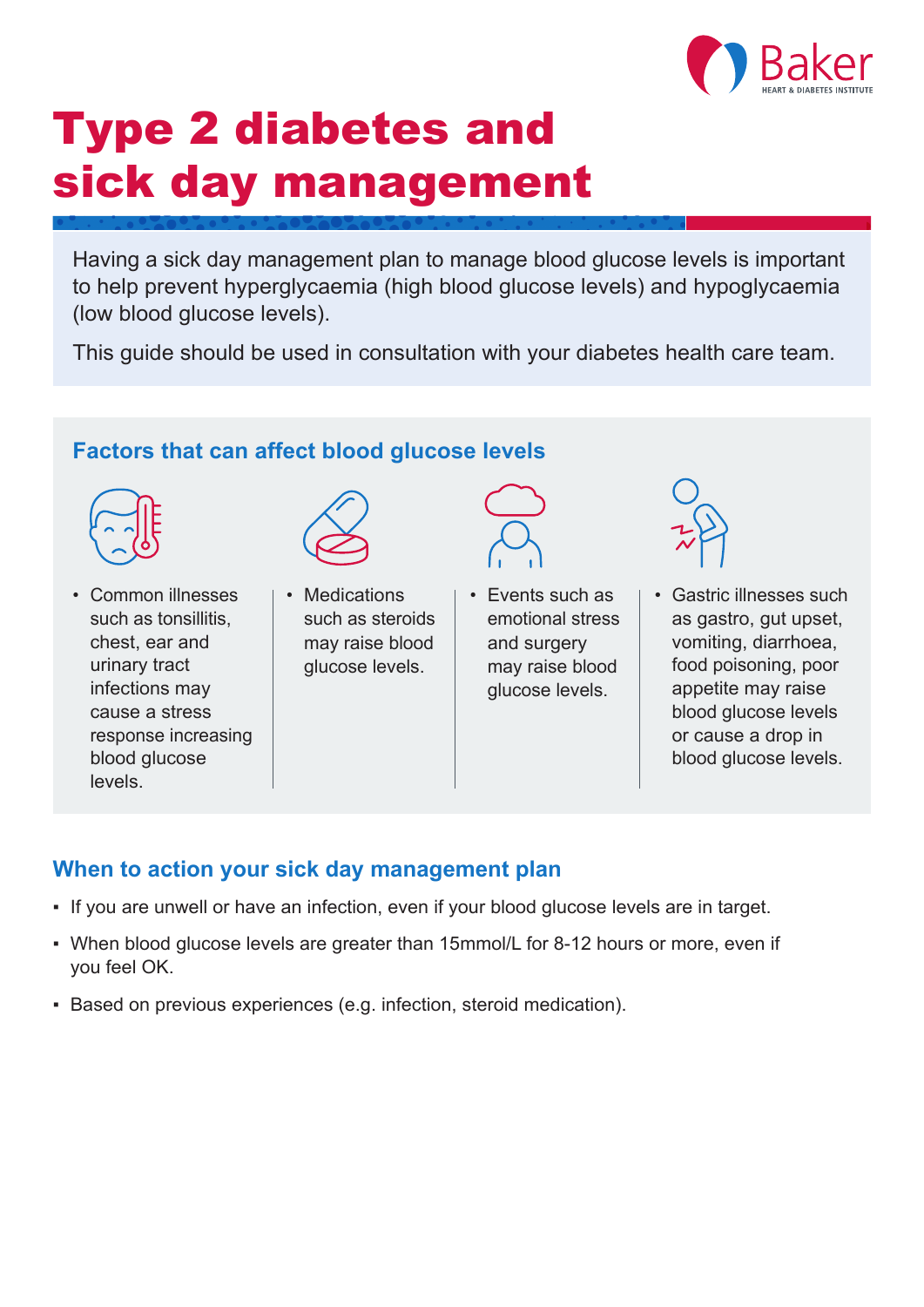### **Key steps in a sick day management plan**

in addition to your usual dose/s

The following steps should be followed:



• You may not need to wait for your usual insulin times; your diabetes team will let you know if you need to take

extra insulin outside of your usual times

Occasionally glucose levels can fall during illness – this would require a reduction in insulin dose/s.

2 **Review your diabetes medications** Certain diabetes medications may need to be stopped

by your doctor if you are fasting, have the flu, gastro illness or prior to surgery. Check with your doctor.



<u> a de la ciencia de la ciencia de la ciencia de la ciencia de la ciencia de la ciencia de la ciencia de la cie</u>





4 **Seek urgent medical attention if you remain unwell or are unable to manage your diabetes.**



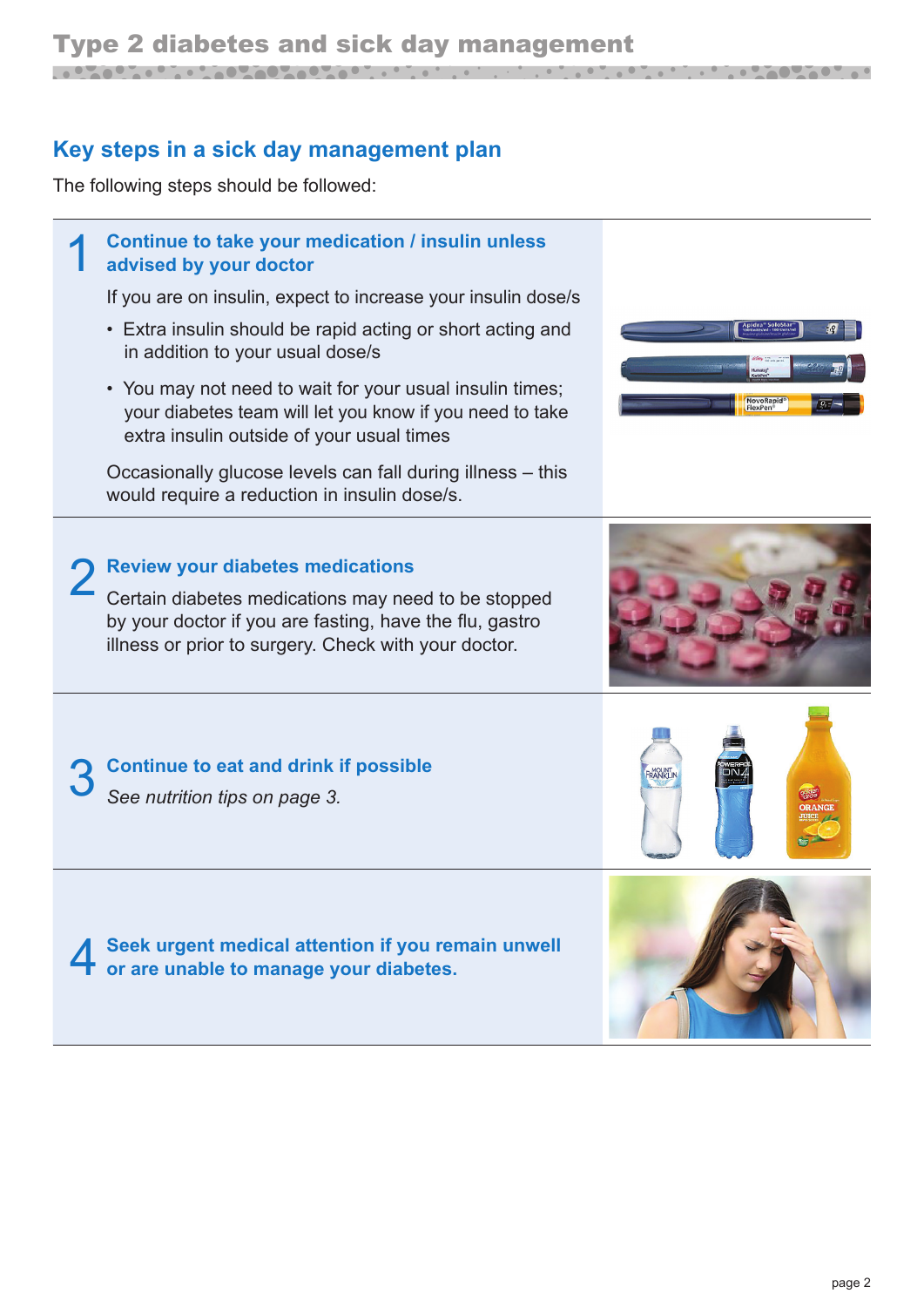#### Type 2 diabetes and sick day management <u> Louis Communication and Communication and Communication and Communication and Communication and Communication</u> <u>A BARBARA DI AB</u>

### **Nutrition tips**

- **To avoid dehydration, you should keep drinking and eating if possible.**
- **Aim to have 125mls 250mls of fluid per hour.**



#### **Insulin adjustment guide for sick day management**

If you are on insulin, expect your insulin doses to increase. This is because your body usually needs extra insulin when you are unwell. Even if you are not eating much, are vomiting, or have diarrhoea.

The amount of extra insulin you will need is based on your blood glucose levels so these need to be checked frequently. If your BG levels are above 15.0mmol/L for 8-12 hours you should check your blood glucose levels every 2 hours.

Your sick day management plan below provides a guide to doses in different situations. This plan should be discussed with your diabetes specialist.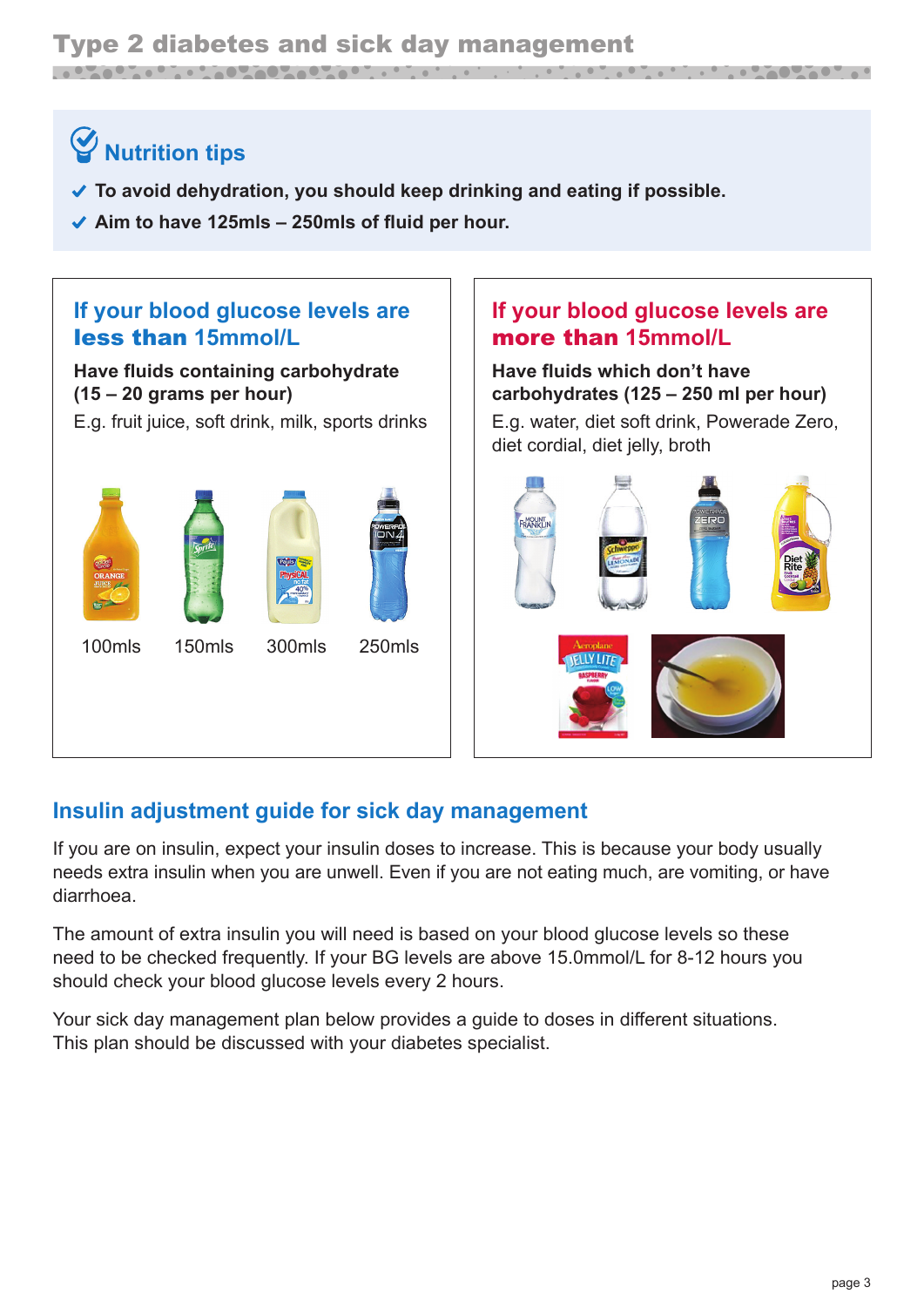**Take this form to your next appointment with your Endocrinologist for sick day management instructions on your insulin doses.**

Your usual total daily dose of insulin is:

*(add clients daily intake of basal and bolus insulin)*

When to increase insulin dose:

*e.g. If your glucose levels rise above 15 mmol/L persistently*

How much to increase insulin by:

*e.g. Increase basal insulin by 10%*

When to decrease insulin dose:

*e.g. if your glucose levels drop below 4mmol/L frequently during illness*

How much to decrease insulin by:

*e.g. decrease basal insulin by 10%*

**Clients taking premixed insulin will require individual medical advice. Please see your diabetes specialist for further information for your sick day management plan.**

#### **When to seek help from your medical team or go to your nearest emergency department**

- Persistent hypoglycaemia
- Vomiting that persists for greater than 4 hours
- Blood or bile stained vomit
- Severe dehydration marked by increased thirst, dry mouth, dizziness/fainting, headache, decreased urination or sweating
- You or your support person feels unable to manage the situation

Call 000 **for an ambulance if you are unwell and cannot manage your diabetes**